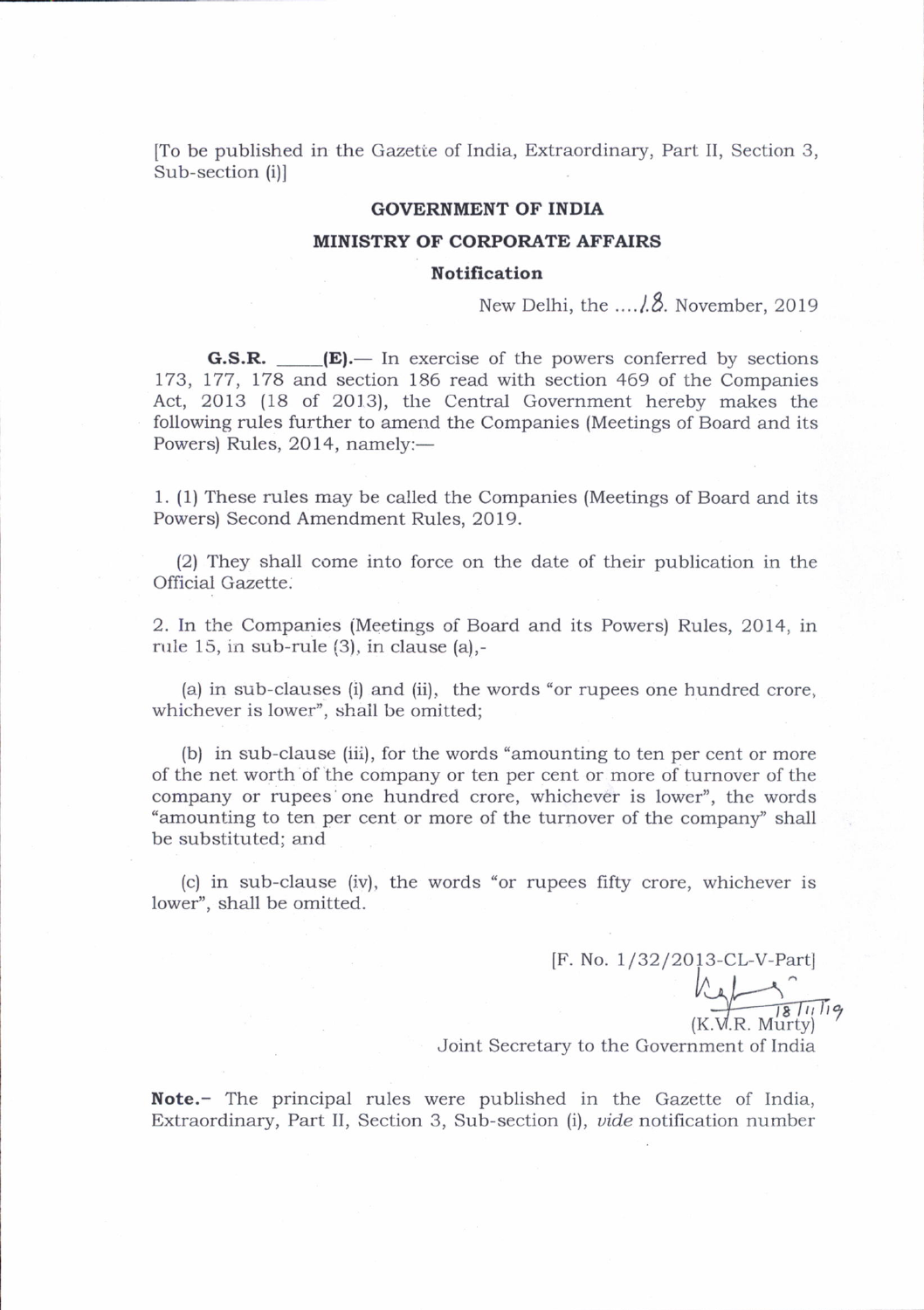G.S.R. 240(E), dated the  $31<sup>st</sup>$  March, 2014 and subsequently amended as follows:-

1. c.S.R. 398 (E), dated the 12th June. 2014: 2. G.S.R. 590 (E), dated the 14th August, 2014; 3. G.S.R. 206 (E), dated the 18th March, 2015; 4. G.S.R. 971 $(E)$ , dated the 14<sup>th</sup> December, 2015; 5. G.S.R. 309 (E), dated the 30<sup>th</sup> March, 2017; 6. G.S.R. 880 (E), dated the  $13<sup>th</sup>$  July, 2017; 7. G.S.R. 429 (E), dated the  $7<sup>th</sup>$  May, 2018; and 8. G.S.R. 777 (E) dated the  $11<sup>th</sup>$  October, 2019.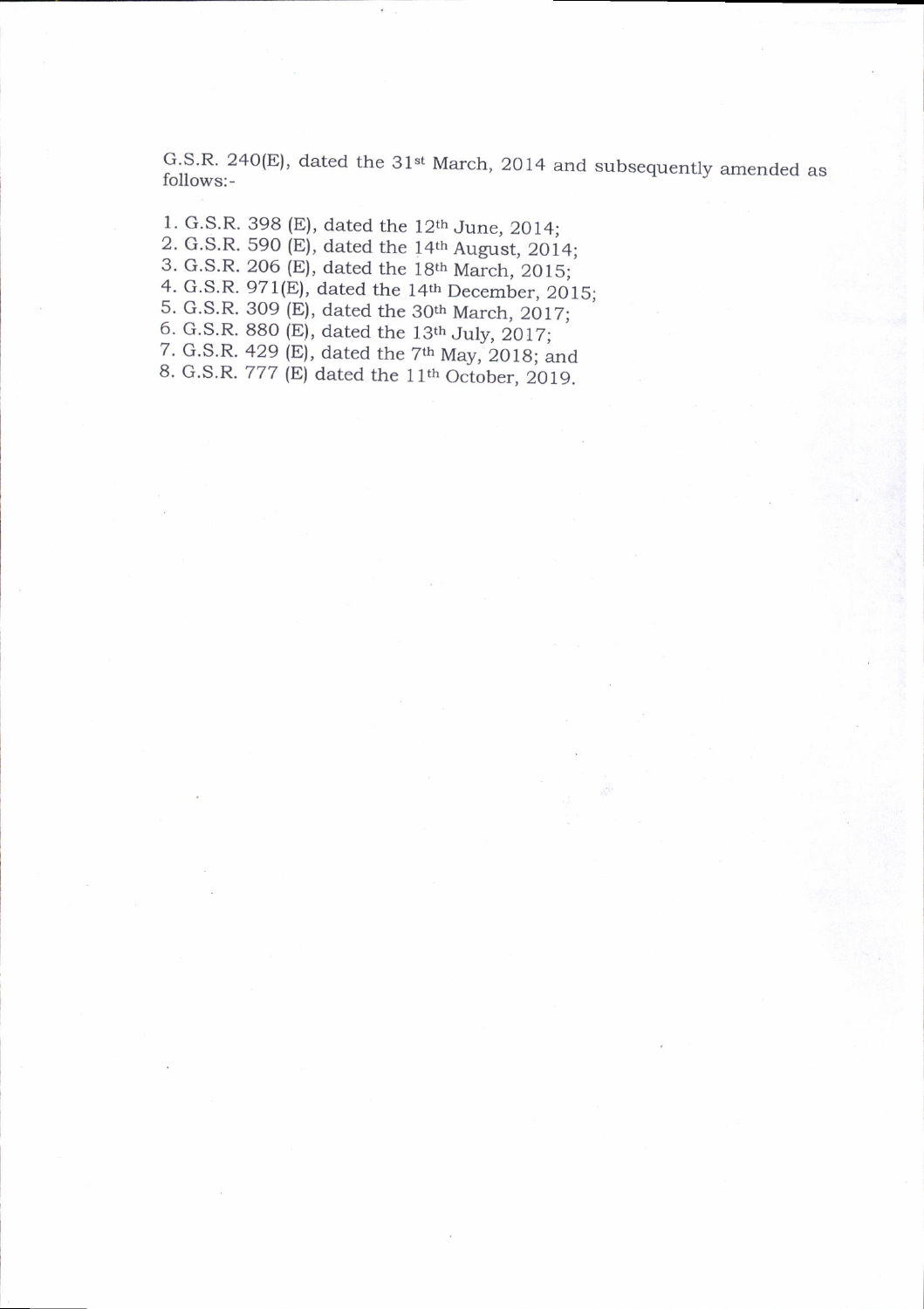## [भारत का राजपत्र, असाधारण, भाग-2, खंड 3, उप-खंड (i) में प्रकाशनार्थ]

# भारत सरकार कारपोरेट कार्य मंत्रालय अधिसूचना

नई दिल्ली, तारीख <sup>18</sup> नवंबर, 2019

सा.का.नि. (31) - केन्द्रीय सरकार, कंपनी अधिनियम, 2013 (2013 का 18) की धारा 469 के साथ पठित धारा 173, धारा 177, धारा 178 और धारा 186 दवारा प्रदत्त शक्तियों का प्रयोग करते हुए, कंपनी (बोर्ड की बैठकें और उसकी शक्तियां) नियम, 2014 का और संशोधन करने के लिए निम्नलिखित नियम बनाती है, अर्थात:-

इन नियमों का संक्षिप्त नाम कंपनी (बोर्ड की बैठकें और उसकी शक्तियां) दूसरा संशोधन  $1.$  $(1)$ नियम, 2019 है।

ये नियम राजपत्र में प्रकाशन की तारीख से प्रवृत्त होंगे।  $(2)$ 

कंपनी (बोर्ड की बैठकें और उसकी शक्तियां) नियम, 2014 के नियम 15 के उप-नियम (3) के 2. खंड (क) में,-

(क) उप-खंड (i) और (ii) में "अथवा एक सौ करोड़ रुपये, जो भी कम हो," शब्दों का लोप किया जाएगा; और

(ख) उप-खंड (iii) में, "कंपनी के निवल मूल्य का दस प्रतिशत या उससे अधिक या कंपनी के व्यापारावर्त का दस प्रतिशत या उससे अधिक या एक सौ करोड़ रुपये, जो भी कम हो" शब्दों के स्थान पर "कंपनी के व्यापारावर्त का दस प्रतिशत या उससे अधिक" शब्द रखे जाएंगे; और

 $\mathbf{1}$